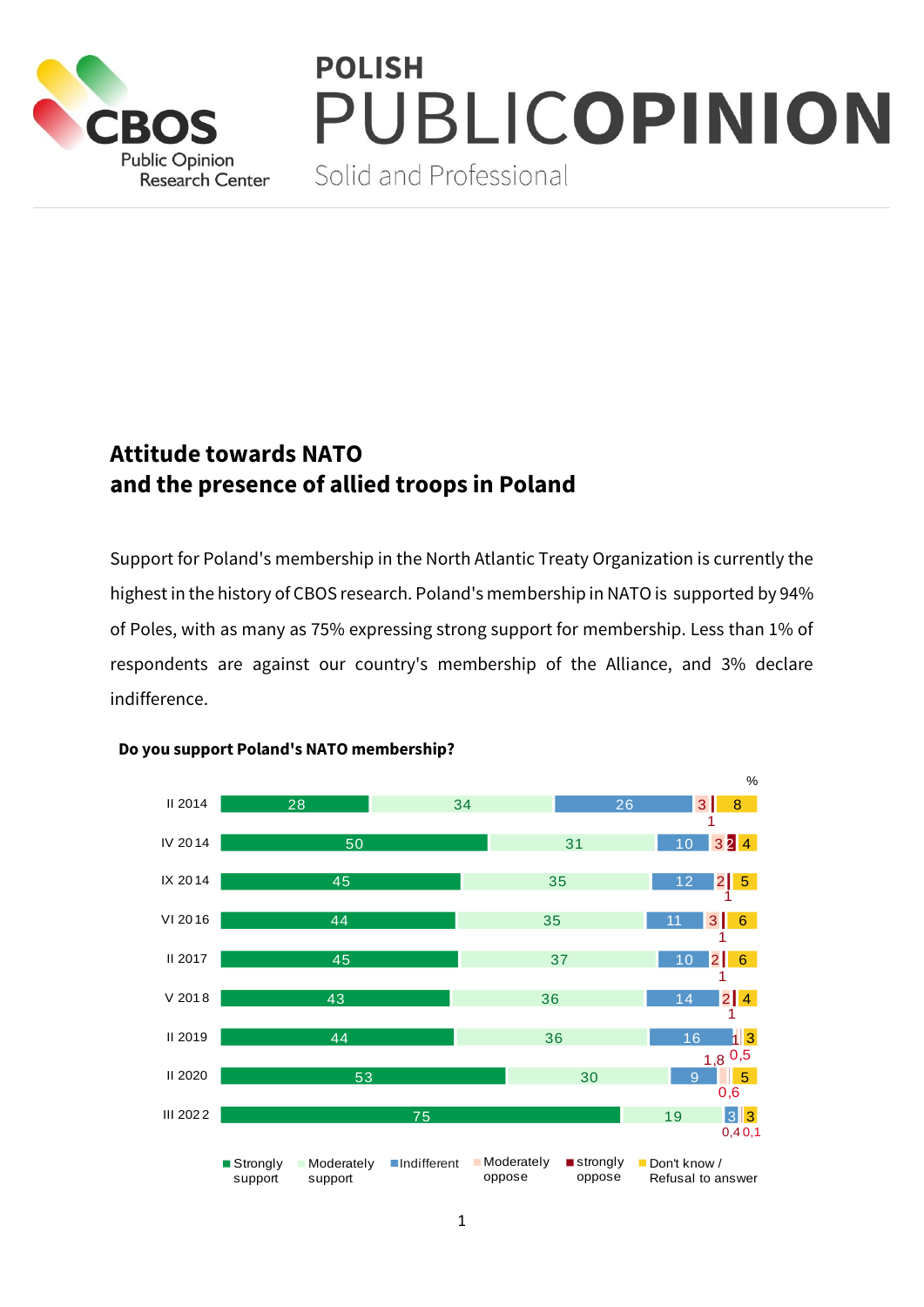Since 1999, Poland's membership in NATO has been supported by the vast majority of Poles. However, Russia's aggressive actions towards its neighbouring country are a factor that clearly strengthens public support for Poland's membership of the Alliance. It is worth recalling that the level of support significantly rose in April 2014, when after the "referendum" in Crimea and the annexation of this peninsula by the Russian Federation, the proportion of Poles supporting Poland's membership in NATO increased, compared to February 2014, by 19 percentage points, and at the same time the percentage of the indifferent decreased by 16 points. We recorded the increase in support for NATO membership in 2014 even before the attacks by pro-Russian separatists in eastern Ukraine and before the escalation of violence in the region. After Russia's armed invasion of Ukraine commenced on February 24 this year, pro-NATO attitudes are more widespread in Polish society than ever before.



**Do you support Poland's NATO membership?**

Due to the current situation of Ukraine, supporters of Poland's membership in the North Atlantic Alliance strongly dominate in all socio-demographic groups.

Article 5 of the North Atlantic Treaty states that an attack on any NATO country is tantamount to an attack on the entire Alliance. During the Russian invasion of Ukraine, we repeatedly heard the assurances of official representatives of other Alliance countries, led by the President of the United States, Joe Biden, that NATO would defend the entire territory belonging to the allied countries. The confidence in NATO is currently at a record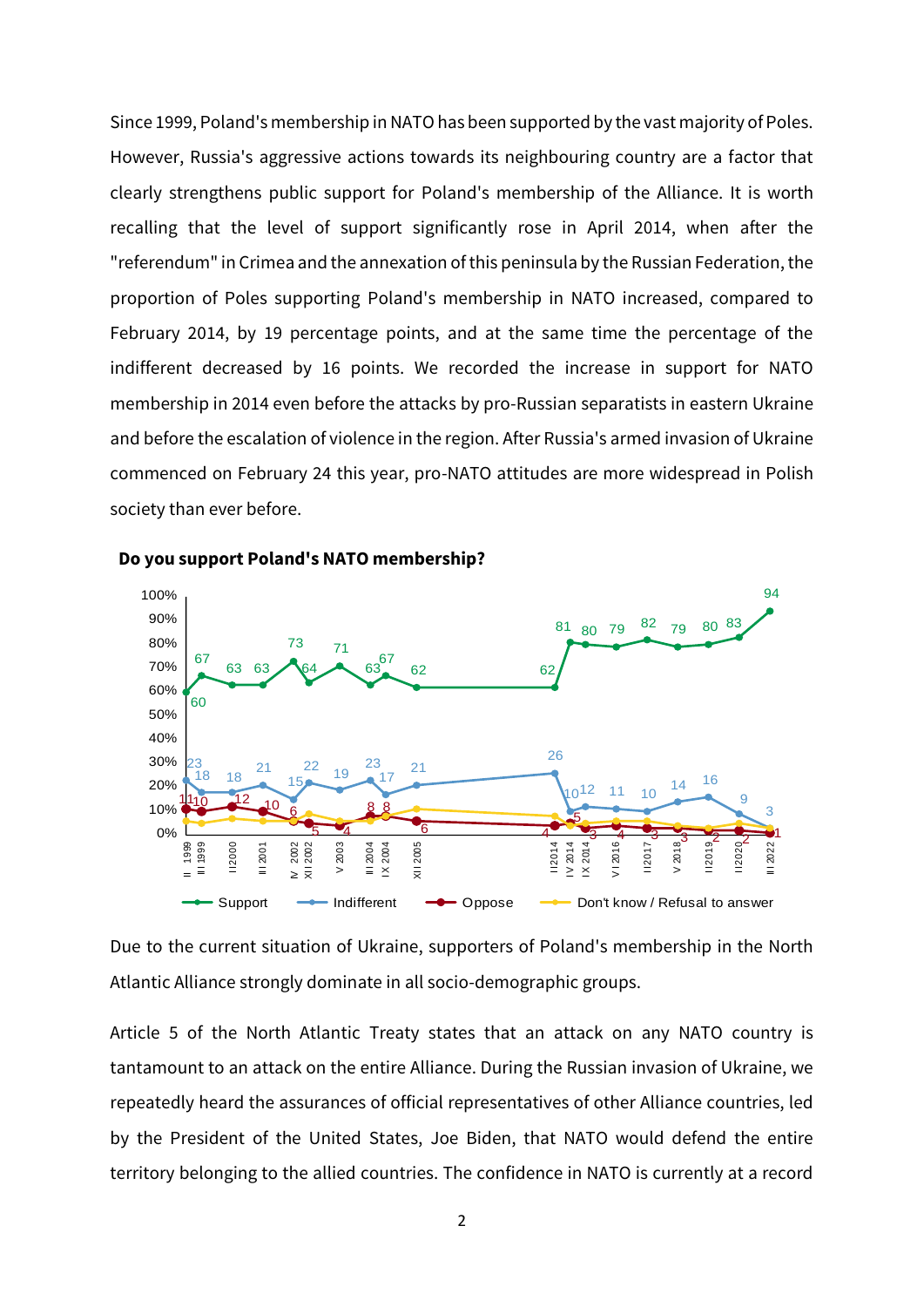high level among Poles; we have been monitoring it since 2014. In March this year, over fourfifths (81%) of respondents believe that at the moment Poland can be sure of the involvement of allies in the possible defence of our borders (of which 29% are definitely convinced of it), while every tenth respondent (10%) is of the opposite opinion, and 9% are unable to take a position on this issue.





In February this year, even before the start of Russia's armed invasion of Ukraine, the presence of US troops in Poland increased. Additional soldiers from Great Britain also appeared in Poland. Currently, 85% of respondents believe that troops from other NATO countries should be stationed in Poland, with nearly half (47%) supporting it strongly, and 38% expressing this opinion moderately. Currently, 9% of respondents are opposed to the permanent presence of allied forces in our country, but only one in 100 (1%) is strongly against it. Therefore, we have noted record support for the stationing of troops from other countries of the North Atlantic Alliance in Poland in the history of CBOS research. Since February 2019, when we asked about this issue last time, the percentage of supporters has increased by 20 percentage points, while the percentage of opponents has decreased by 16 points. It is worth recalling that in the period from June 2016 to February 2019 we already saw the increase in support for the stationing of troops from other NATO countries in Poland